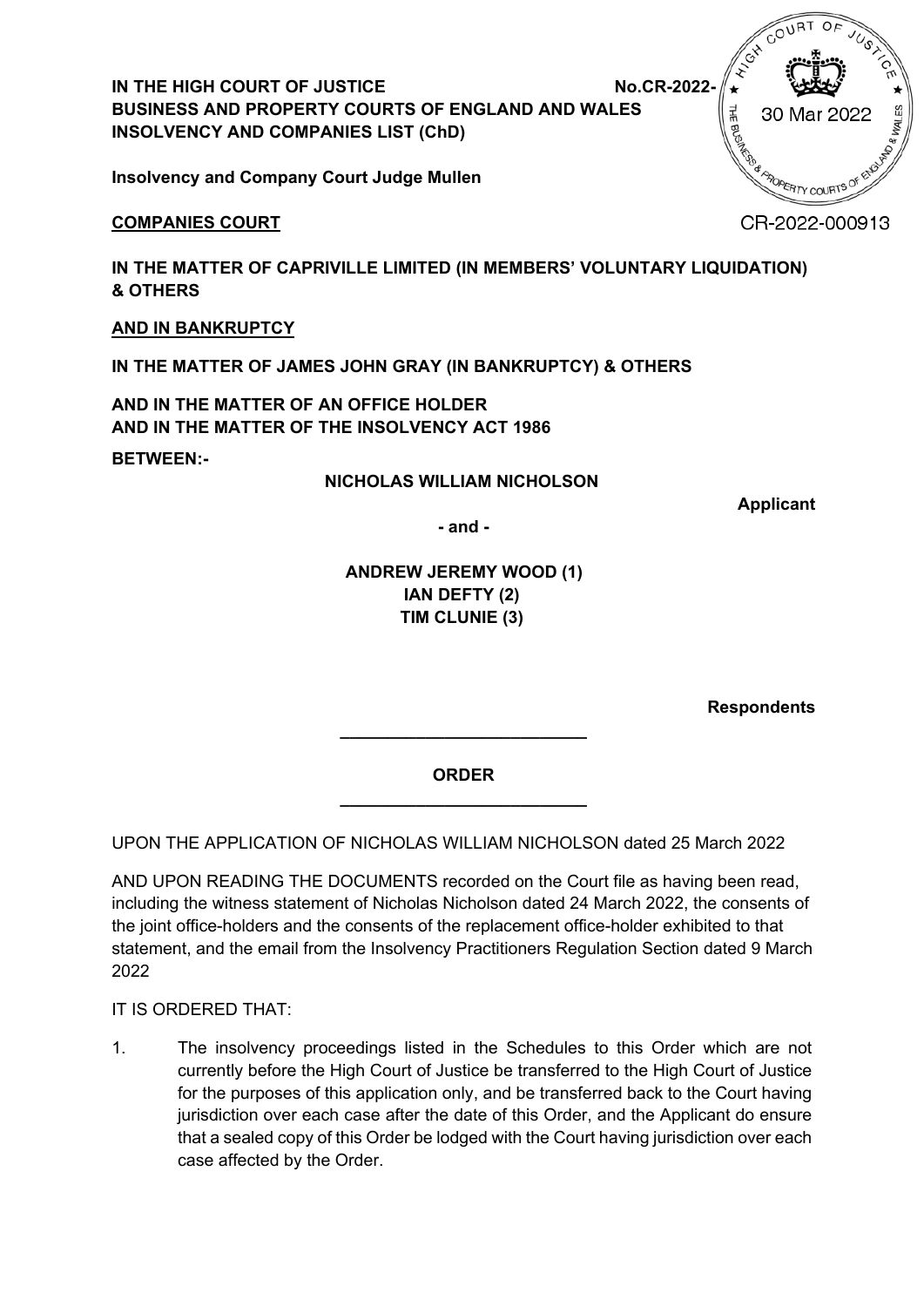- 2. The Applicant, Nicholas William Nicholson, be removed from his office as Liquidator in respect of the companies in Members' Voluntary Liquidation which are set out in Schedule A hereto.
- 3. The First Respondent, Andrew Jeremy Wood, be appointed as Liquidator in substitution of the Applicant in respect of the companies which are set out in Schedule A hereto.
- 4. The Applicant, Nicholas William Nicholson, be removed from his office as Liquidator in respect of the companies in Creditors' Voluntary Liquidation which are set out in Schedule B hereto.
- 5. The First Respondent, Andrew Jeremy Wood, be appointed as Liquidator in substitution of the Applicant in respect of the companies which are set out in Schedule B hereto.
- 6. The Applicant, Nicholas William Nicholson, be removed from his office as Liquidator in respect of the companies in Compulsory Liquidation which are set out in Schedule C hereto.
- 7. The First Respondent, Andrew Jeremy Wood, be appointed as Liquidator in substitution of the Applicant in respect of the companies which are set out in Schedule C hereto.
- 8. The Applicant, Nicholas William Nicholson, be removed from his office as Trustee in Bankruptcy in respect of the Bankruptcies which are set out in Schedule D hereto.
- 9. The First Respondent, Andrew Jeremy Wood, be appointed as Trustee in Bankruptcy in substitution of the Applicant in respect of the Bankruptcies set out in Schedule D hereto.
- 10. The Applicant, Nicholas William Nicholson, be removed from his office as Supervisor in respect of the Individual Voluntary Arrangements and the Partnership Voluntary Arrangement which are set out in Schedule E hereto.
- 11. The First Respondent, Andrew Jeremy Wood, be appointed as Supervisor in substitution of the Applicant in respect of the Individual Voluntary Arrangements and the Partnership Voluntary Arrangement which are set out in Schedule E hereto.
- 12. In relation to each of the insolvency proceedings listed in Schedules A, B, C, and D to this Order, the Applicant and First Respondent shall procure that, at the first convenient opportunity to do so, and in any event within 3 months of the date of the Order, a block advertisement shall be placed in the London Gazette containing notification of the removal of the Applicant and the substitution of the Applicant by the First Respondent and of the matters in paragraphs 13, 14 and 15 of this Order.
- 13. The creditors, members (in the case of Members' Voluntary Liquidations) and debtors (where they have a financial interest in the outcome of the insolvency proceedings) have liberty to apply, within 42 days after the notice has been advertised or the creditors have been written to, to vary or set aside the order made.
- 14. In relation to each of the insolvency proceedings listed in Schedules A, B, C, and D to this Order, the creditors, members (in the case of Members' Voluntary Liquidations) and debtors (where they have a financial interest in the outcome of the insolvency proceedings) have the right to object and make representations to the Applicant in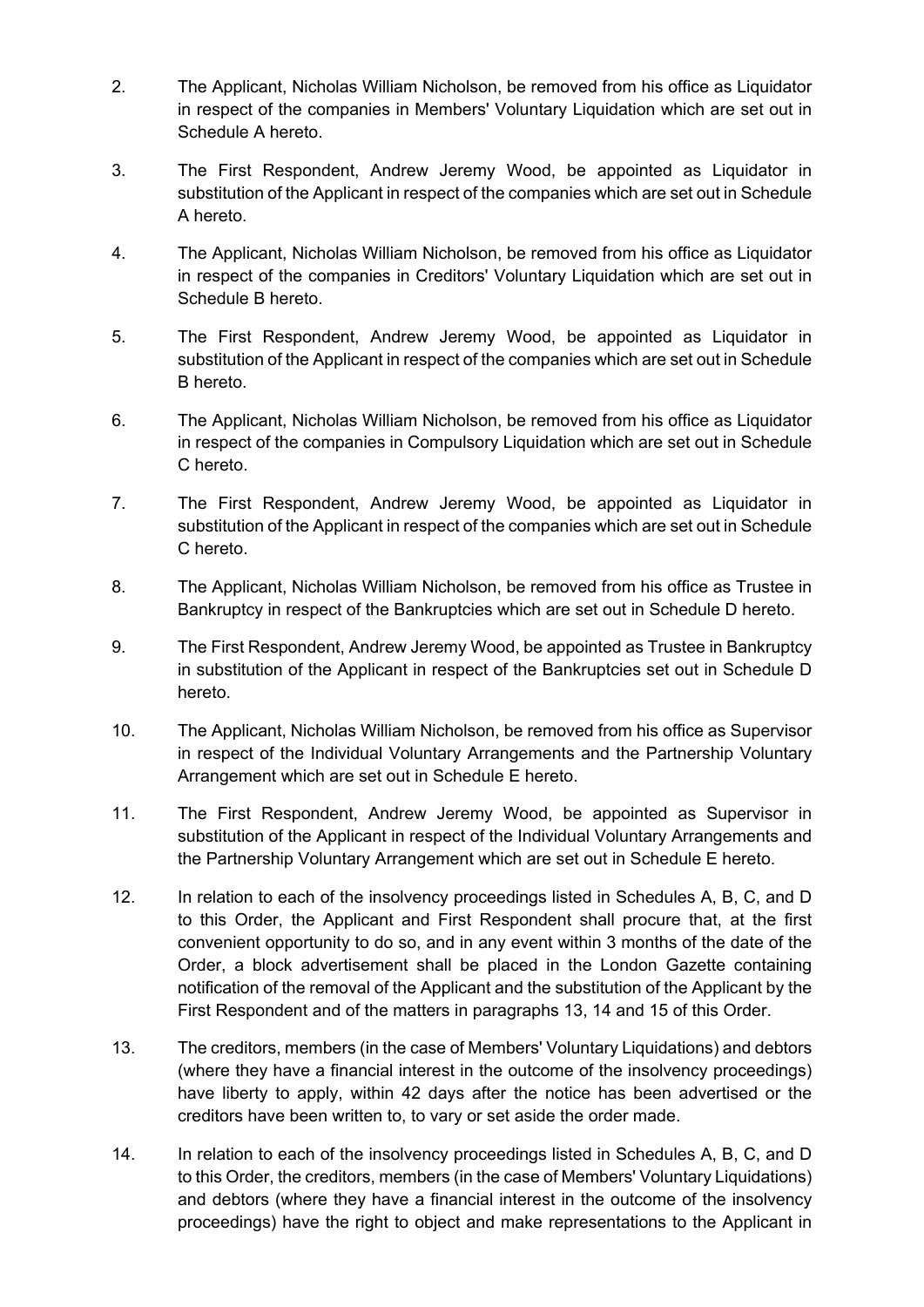respect of the Applicant's release within 42 days after the notice has been advertised or the creditors have been written to.

- 15. In relation to each of the insolvency proceedings listed in Schedules A, B, C and D to this Order, the Applicant be entitled to apply to the Secretary of State for his release upon expiry of 42 days from the date the notice referred to in paragraph 12 of this Order has been placed in the London Gazette or the creditors have been written to.
- 16. In addition to placing the block advertisement in the London Gazette referred to in paragraph 12 of this Order, in relation to each of the insolvency proceedings listed in Schedules A, B, C and D to this Order, the First Respondent shall deliver a notice to the creditors at the first convenient opportunity to do so notifying them of the removal of the Applicant and the appointment of the First Respondent.
- 17. In relation to each of the voluntary arrangements listed in Schedule E to this Order, the First Respondent shall deliver a notice to the creditors affected by those arrangements at the first convenient opportunity to do so notifying them of the removal of the Applicant and the appointment of the First Respondent.
- 18. In relation to the insolvency proceedings listed in the Schedules hereto, and insofar as the Insolvency Act 1986 or the Insolvency (England and Wales) Rules 2016 contain any requirement for notice to creditors of the removal of the Applicant or his substitution by the Respondents, the requirement shall be dispensed with save to the extent provided for herein.
- 19. The First Respondent shall give notice to the Secretary of State, and to the Registrar of Companies in respect of the companies which are set out in Schedules A, B, C to this Order, of the terms of this Order as soon as reasonably practicable.
- 20. Insofar as the Applicant is required by law to give any notice of the removal from office, the First Respondent is entitled to sign and send any such notice on his behalf.
- 21. There be no order as to costs.
- 22. There be liberty to apply.

DATED this 29th day of March 2022.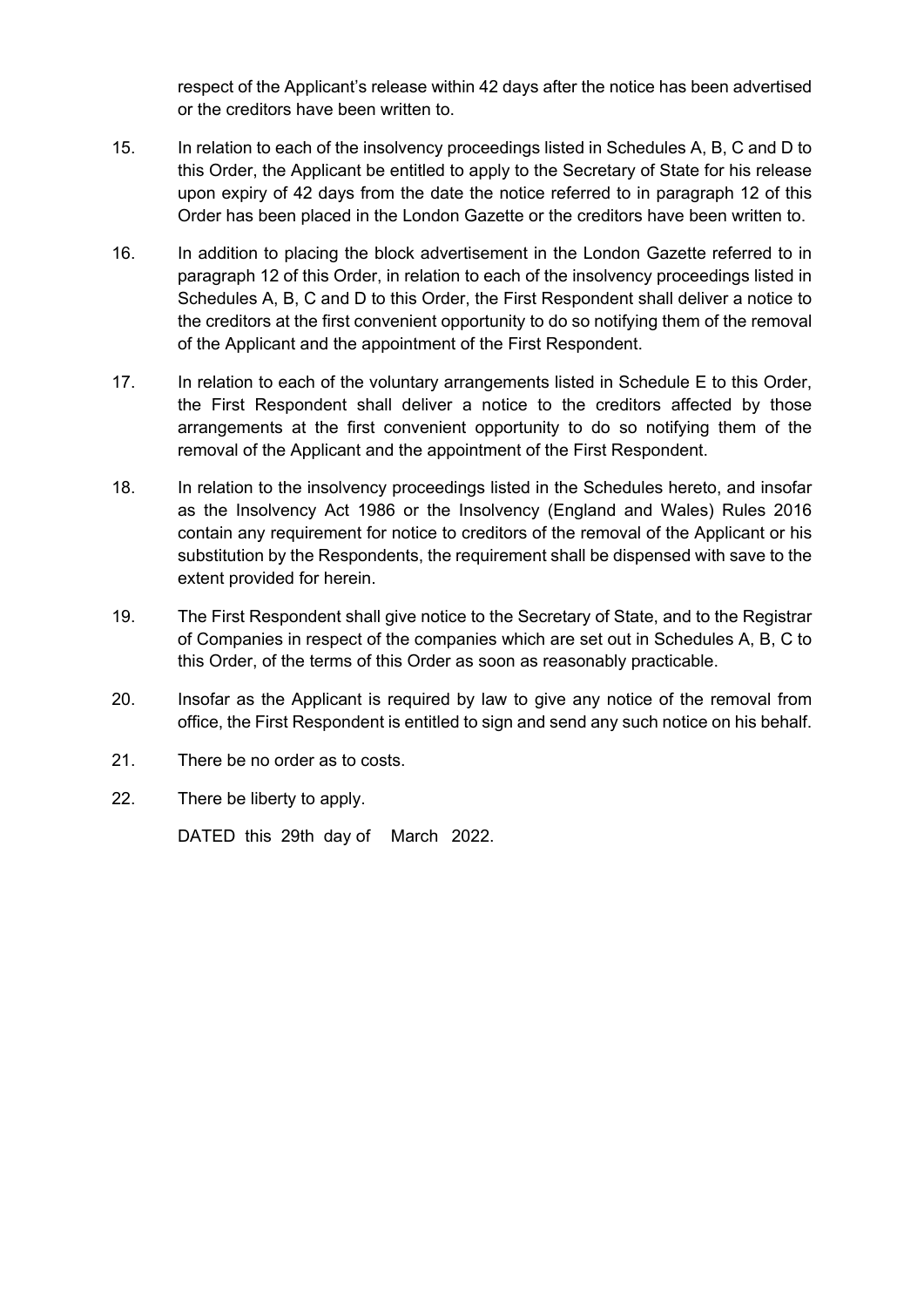# **SCHEDULE A - MEMBERS' VOLUNTARY LIQUIDATIONS**

| SUNEDULE A - MEMBERS VULUNTART LIQUIDATIUNS | 볶<br>69<br>28 Mar 2022            |                      |                      |                                           |
|---------------------------------------------|-----------------------------------|----------------------|----------------------|-------------------------------------------|
| <b>Name</b>                                 | Company<br><b>Registration No</b> | Current IP(1)        | <b>Current IP(2)</b> | Proposed Appointee<br><b>P</b>            |
| Capriville Limited                          | 01694988                          | Nicholas W Nicholson |                      | <b>ERTY COURTS</b><br>Jeremy Wood         |
| Chris Cooke Management Limited              | 04169815                          | Nicholas W Nicholson |                      | Jeremy Wood<br>Jeremy Wood CR-2022-000913 |
| Cerimon Limited                             | 11351980                          | Nicholas W Nicholson |                      |                                           |
| Devami Ltd                                  | 10279600                          | Nicholas W Nicholson |                      | Jeremy Wood                               |
| <b>FCRM Ltd</b>                             | 06495246                          | Nicholas W Nicholson |                      | Jeremy Wood                               |
| Gem Ring Company Limited                    | 03116312                          | Nicholas W Nicholson |                      | Jeremy Wood                               |
| Kenrich Group Holdings Limited              | 01008490                          | Nicholas W Nicholson |                      | Jeremy Wood                               |
| Perspective Group Limited                   | 04692380                          | Nicholas W Nicholson |                      | Jeremy Wood                               |
| Pink Holdings Limited                       | 03124300                          | Nicholas W Nicholson |                      | Jeremy Wood                               |
| Pink Telecommunications Limited             | 02434833                          | Nicholas W Nicholson |                      | Jeremy Wood                               |
| IR & W TRADING LIMITED                      | 00340604                          | Nicholas W Nicholson |                      | Jeremy Wood                               |

ES COURT OF

 $OE$ 

^  $\widetilde{\mathcal{S}}_{\mathbf{y}}$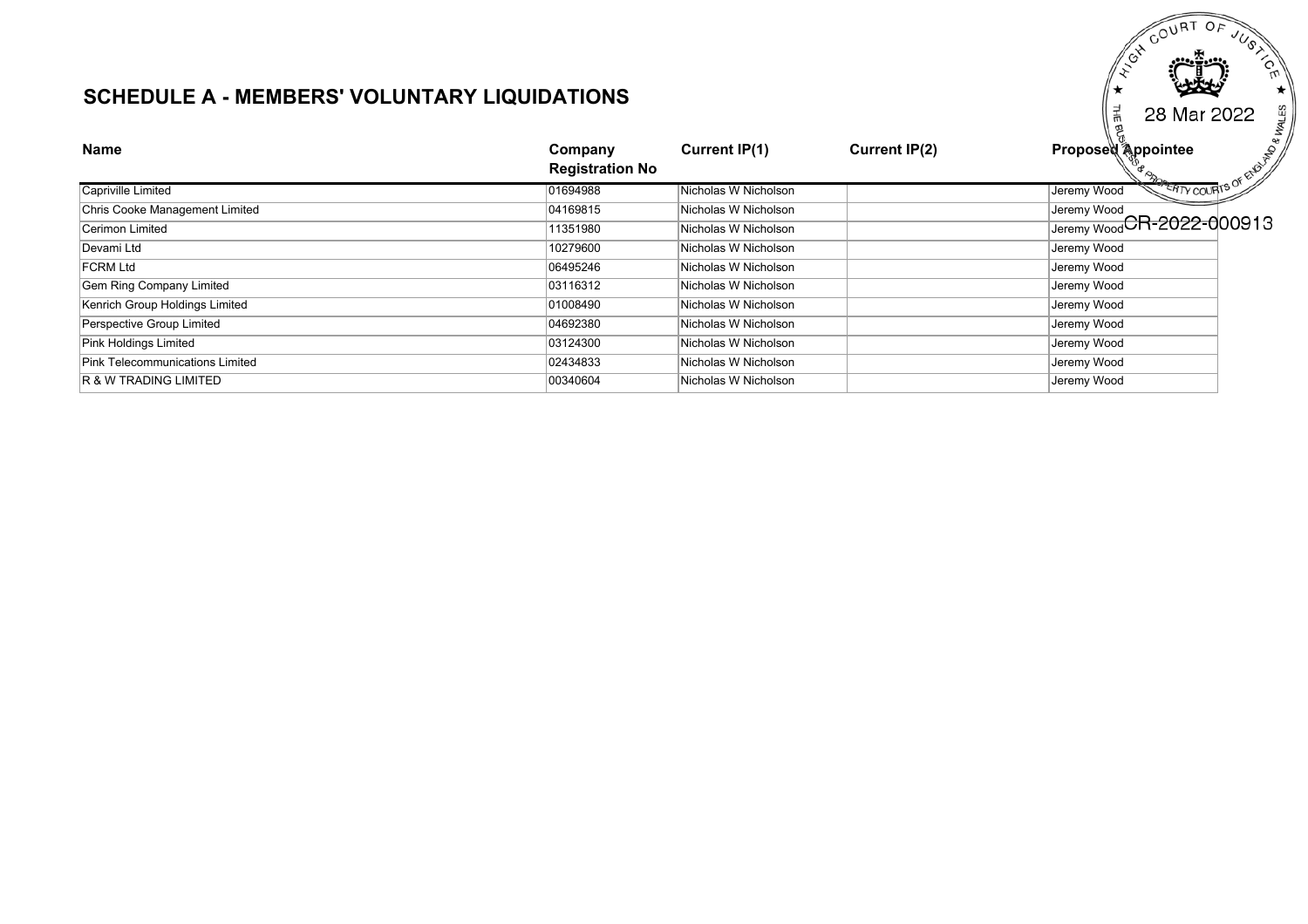# **SCHEDULE B - CREDITORS' VOLUNTARY LIQUIDATIONS**

| <b>Name</b>                          | Company<br><b>Registration No</b> | Current IP(1)        | <b>Current IP(2)</b> | <b>Proposed Appointee</b> |
|--------------------------------------|-----------------------------------|----------------------|----------------------|---------------------------|
| AINSWORTH & MARTIN (PRESTON) LIMITED | 01550198                          | Nicholas W Nicholson |                      | Jeremy Wood               |
| <b>Bridgen Enterprises Limited</b>   | 03154006                          | Nicholas W Nicholson |                      | Jeremy Wood               |
| Brook Williams Group Ltd             | 09812013                          | Nicholas W Nicholson |                      | Jeremy Wood               |
| <b>C &amp; M B LEASING LIMITED</b>   | 01438943                          | Nicholas W Nicholson | lan Defty            | Jeremy Wood               |
| C & M B PUBLISHING LIMITED           | 02492572                          | Nicholas W Nicholson | lan Defty            | Jeremy Wood               |
| D C L Hire Limited                   | 05467868                          | Nicholas W Nicholson | Tim Clunie           | Jeremy Wood               |
| HOTEL SOLUTIONS LONDON LIMITED       | 05521998                          | Nicholas W Nicholson |                      | Jeremy Wood               |
| Iteleo Limited                       | 05537179                          | Nicholas W Nicholson |                      | Jeremy Wood               |
| JFA Infrastructures Ltd              | 09918721                          | Nicholas W Nicholson |                      | Jeremy Wood               |
| <b>MAIN REALISATIONS LIMITED</b>     | 5870206                           | Nicholas W Nicholson |                      | Jeremy Wood               |
| On The Fence Limited                 | 08051053                          | Nicholas W Nicholson |                      | Jeremy Wood               |
| Rohrer & Co Limited                  | 6039574                           | Nicholas W Nicholson |                      | Jeremy Wood               |
| SENATOR SECURITY SERVICES LIMITED    | 03412798                          | Nicholas W Nicholson |                      | Jeremy Wood               |
| <b>SLICK SYSTEMS (UK) LIMITED</b>    | 04226358                          | Nicholas W Nicholson |                      | Jeremy Wood               |
| <b>VSBF Consulting Ltd</b>           | 08792913                          | Nicholas W Nicholson |                      | Jeremy Wood               |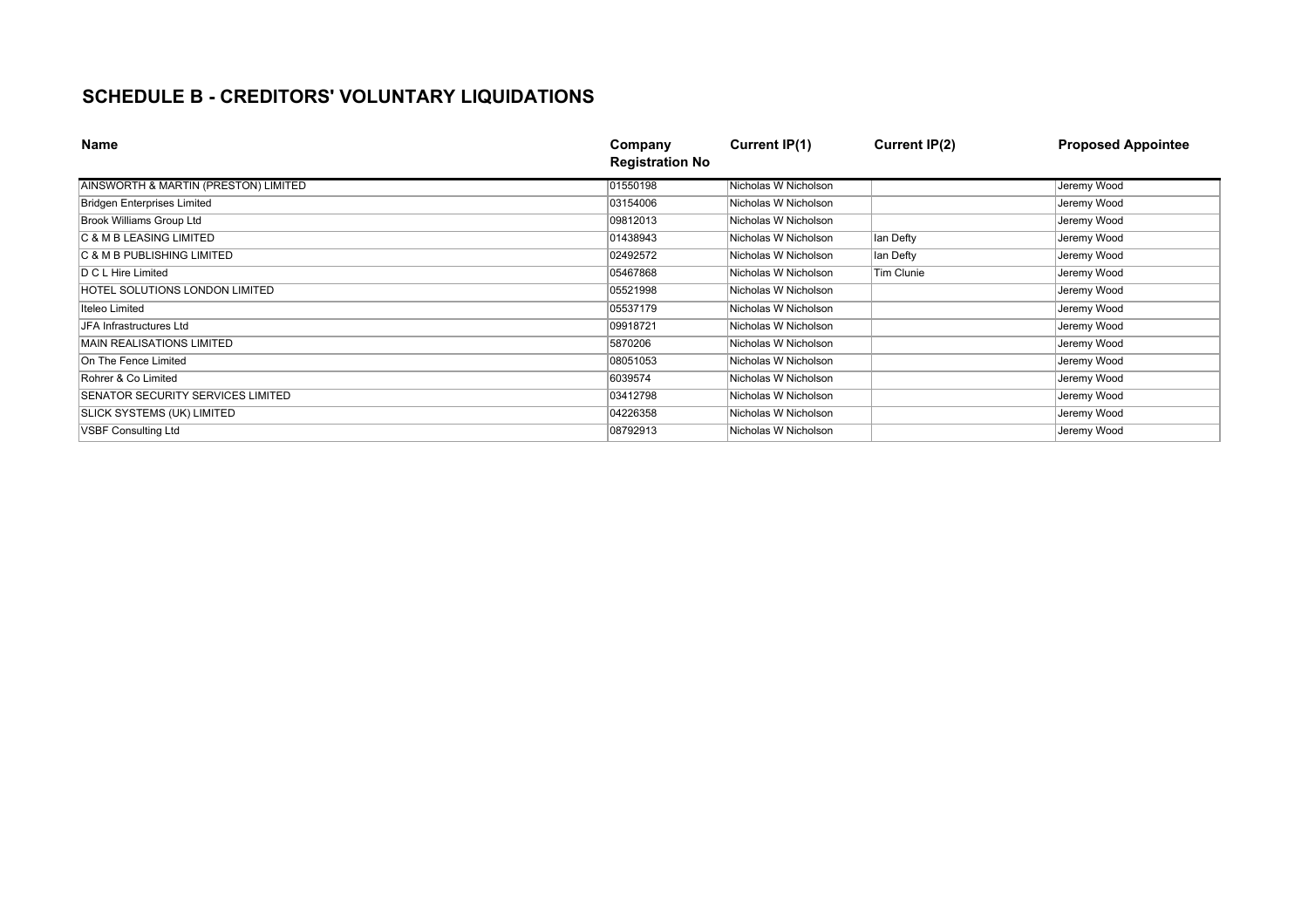#### **SCHEDULE C - COMPULSORY LIQUIDATIONS**

| Name                                  | Company<br><b>Registration No</b>              | Court          | <b>Number</b> | Current IP(1)        | Current IP(2) | <b>Proposed Appointee</b> |
|---------------------------------------|------------------------------------------------|----------------|---------------|----------------------|---------------|---------------------------|
| <b>AUTOSCAN Q A LIMITED</b>           | <b>Birmingham District</b><br>Registry         | 8252 of 2011   | 03999630      | Nicholas W Nicholson |               | Jeremy Wood               |
| BROOKSON (5012I) LIMITED              | <b>Manchester District</b><br>Registry         | 2279 of 2012   | 06103527      | Nicholas W Nicholson |               | Jeremy Wood               |
| BROOKSON (5212) LIMITED               | IN THE COUNTY<br><b>COURT AT</b><br>CANTERBURY | 231 of 2013    | 06065424      | Nicholas W Nicholson |               | Jeremy Wood               |
| BROOKSON (5226E) LIMITED              | West Cumbria County<br>Court                   | 79 of 2012     | 06090787      | Nicholas W Nicholson |               | Jeremy Wood               |
| BROOKSON (5645M) LIMITED              | <b>BRISTOL COUNTY</b><br>COURT                 | 201 of 2012    | 06118259      | Nicholas W Nicholson |               | Jeremy Wood               |
| BROOKSON (5880M) LIMITED              | <b>COUNTY COURT AT</b><br><b>MEDWAY</b>        | 112 of 2014    | 06118699      | Nicholas W Nicholson |               | Jeremy Wood               |
| <b>COVENTRY ARENA PARKING LIMITED</b> | COUNTY COURT AT<br>COVENTRY                    | 70330 of 2013  | 07527358      | Nicholas W Nicholson |               | Jeremy Wood               |
| <b>DATACHART LIMITED</b>              | Warrington and Runcorn                         | 03 of 2015     | 07728229      | Nicholas W Nicholson |               | Jeremy Wood               |
| <b>EVERFOCUS ELECTRONICS LIMITED</b>  | Croydon County Court                           | 349 of 2014    | 03165925      | Nicholas W Nicholson |               | Jeremy Wood               |
| <b>FRIARS BRIDGE COURT LIMITED</b>    | <b>HIGH COURT OF</b><br><b>JUSTICE</b>         | 005747 of 2014 | 0096456       | Nicholas W Nicholson |               | Jeremy Wood               |
| LINDA BURKE LTD                       | Warrington County Court 94 of 2012             |                | 06639159      | Nicholas W Nicholson |               | Jeremy Wood               |
| Noor Mahal Sweets Uk Limited          | <b>High Court of Justice</b>                   | 002803 of 2018 | 07541483      | Nicholas W Nicholson |               | Jeremy Wood               |
| Pittodrie Safety Consultants Ltd      | Warrington County Court 32 of 2015             |                | 07671125      | Nicholas W Nicholson |               | Jeremy Wood               |
| <b>RGM SURVEYING LIMITED</b>          | Swindon County Court                           | 206 of 2013    | 05884085      | Nicholas W Nicholson |               | Jeremy Wood               |
| S F Developments & Construction Ltd   | Croydon County Court                           | 653 of 2011    | 04045710      | Nicholas W Nicholson |               | Jeremy Wood               |
| Saffron Walden Developments Limited   | <b>High Court of Justice</b>                   | 000770 of 2021 | 10510770      | Nicholas W Nicholson |               | Jeremy Wood               |
| Supply Staff Ltd                      | <b>HIGH COURT OF</b><br><b>JUSTICE</b>         | 005463 of 2016 | 08375301      | Nicholas W Nicholson |               | Jeremy Wood               |
| UK DRINKS LIMITED                     | COUNTY COURT AT<br>SHEFFIELD                   | 394 of 2014    | 05393125      | Nicholas W Nicholson |               | Jeremy Wood               |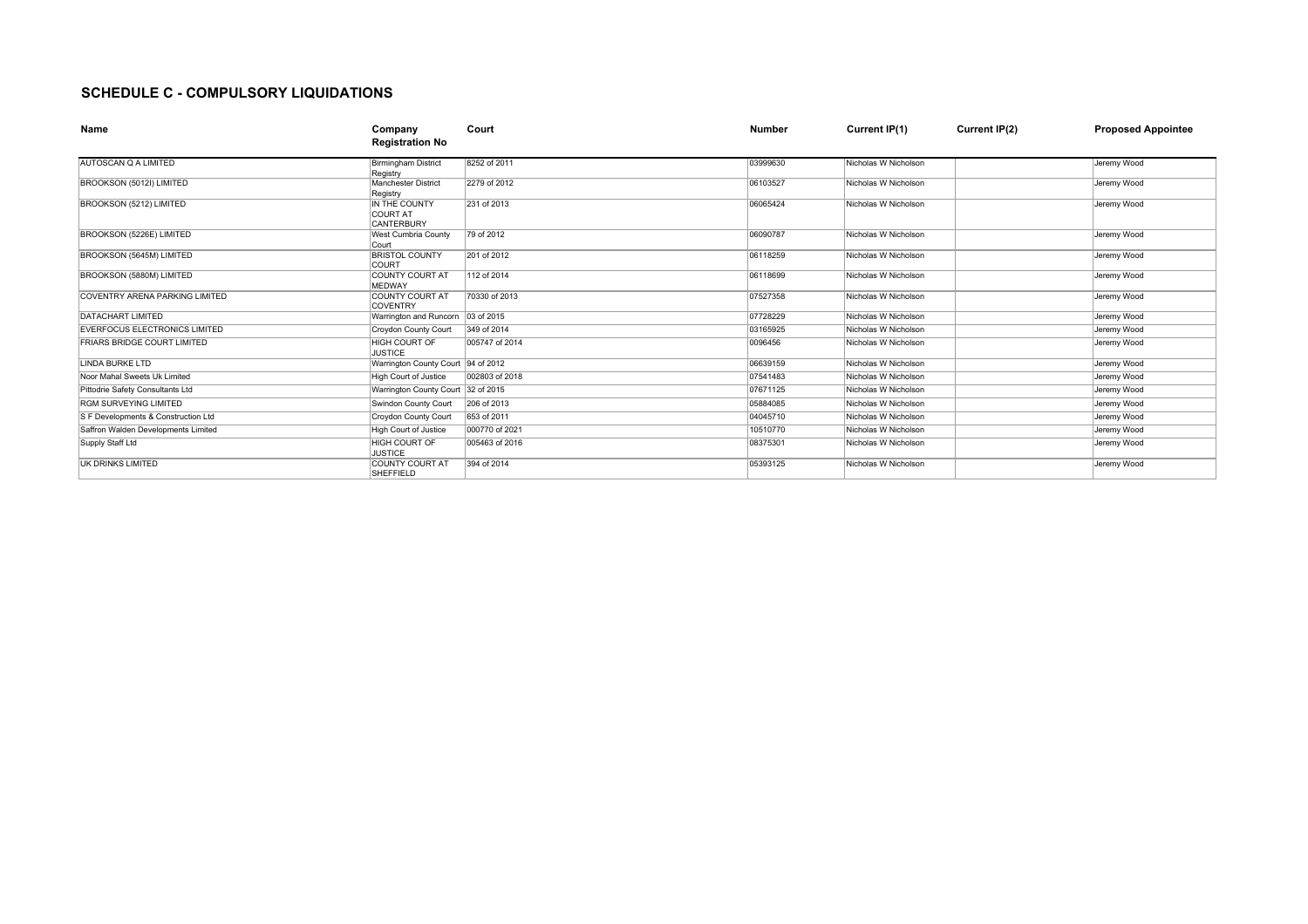#### **SCHEDULE D - BANKRUPTCIES**

| <b>Name</b>            | Court                            | <b>Number</b>   | Current IP(1)        | Current IP(2) | <b>Proposed Appointee</b> |
|------------------------|----------------------------------|-----------------|----------------------|---------------|---------------------------|
| James John Gray        | High Court of Justice            | 000007 of 2010  | Nicholas W Nicholson |               | Jeremy Wood               |
| Lisel Purser           | County Court at Bristol          | 0013 of 2021    | Nicholas W Nicholson |               | Jeremy Wood               |
| Mark Charles Vardy     | Office of the Adjudicator        | 5102934 of 2020 | Nicholas W Nicholson |               | Jeremy Wood               |
| Michael William Conway | Leicester County Court           | 118 of 2016     | Nicholas W Nicholson | Ian Defty     | Jeremy Wood               |
| <b>STEPHEN MOORE</b>   | Maidstone County Court           | 73 of 2010      | Nicholas W Nicholson |               | Jeremy Wood               |
| Valerie Jane Brett     | <b>OFFICE OF THE ADJUDICATOR</b> | 5102934 of 2020 | Nicholas W Nicholson |               | Jeremy Wood               |